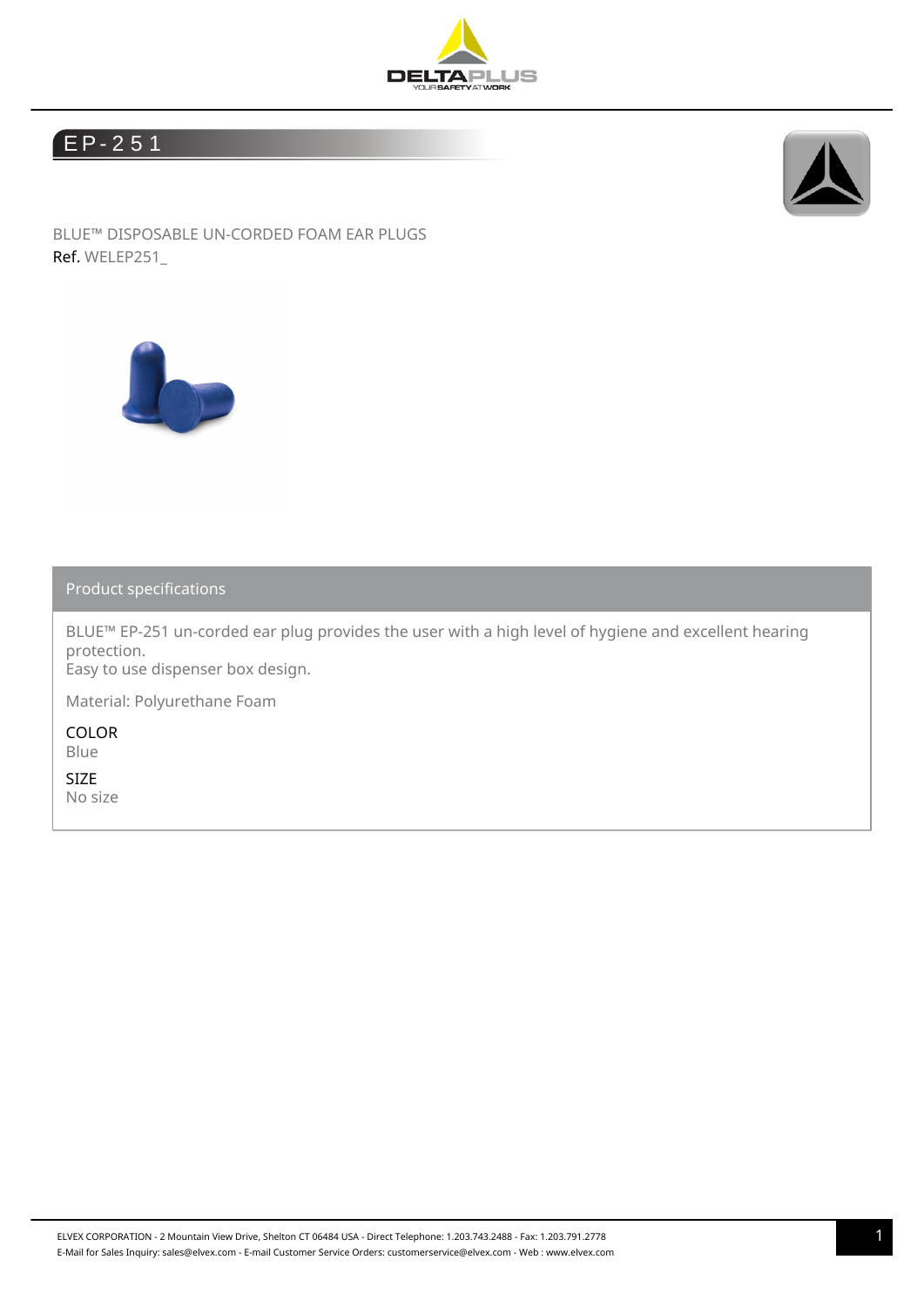

| Product Use - Risks                                                                        |
|--------------------------------------------------------------------------------------------|
| Noise                                                                                      |
| Agriculture / Green areas<br>Construction / Civil engineering<br>Second work /<br>craftman |
| Services / Logistics<br>Light industry $-6$<br>Hygiene environment                         |
| Oil / Gas<br>Mining<br>نصحب                                                                |
|                                                                                            |

| Product's highlights & user's benefits                        |  |  |  |  |
|---------------------------------------------------------------|--|--|--|--|
| High Visibility Blue color makes compliance<br>checks easier. |  |  |  |  |
| Contoured Bell shape with slow expansion<br>rate.             |  |  |  |  |
| Smooth surface and low pressure foam.                         |  |  |  |  |
| Provides extremely high comfort level.                        |  |  |  |  |
| Easy to insert and remove.                                    |  |  |  |  |